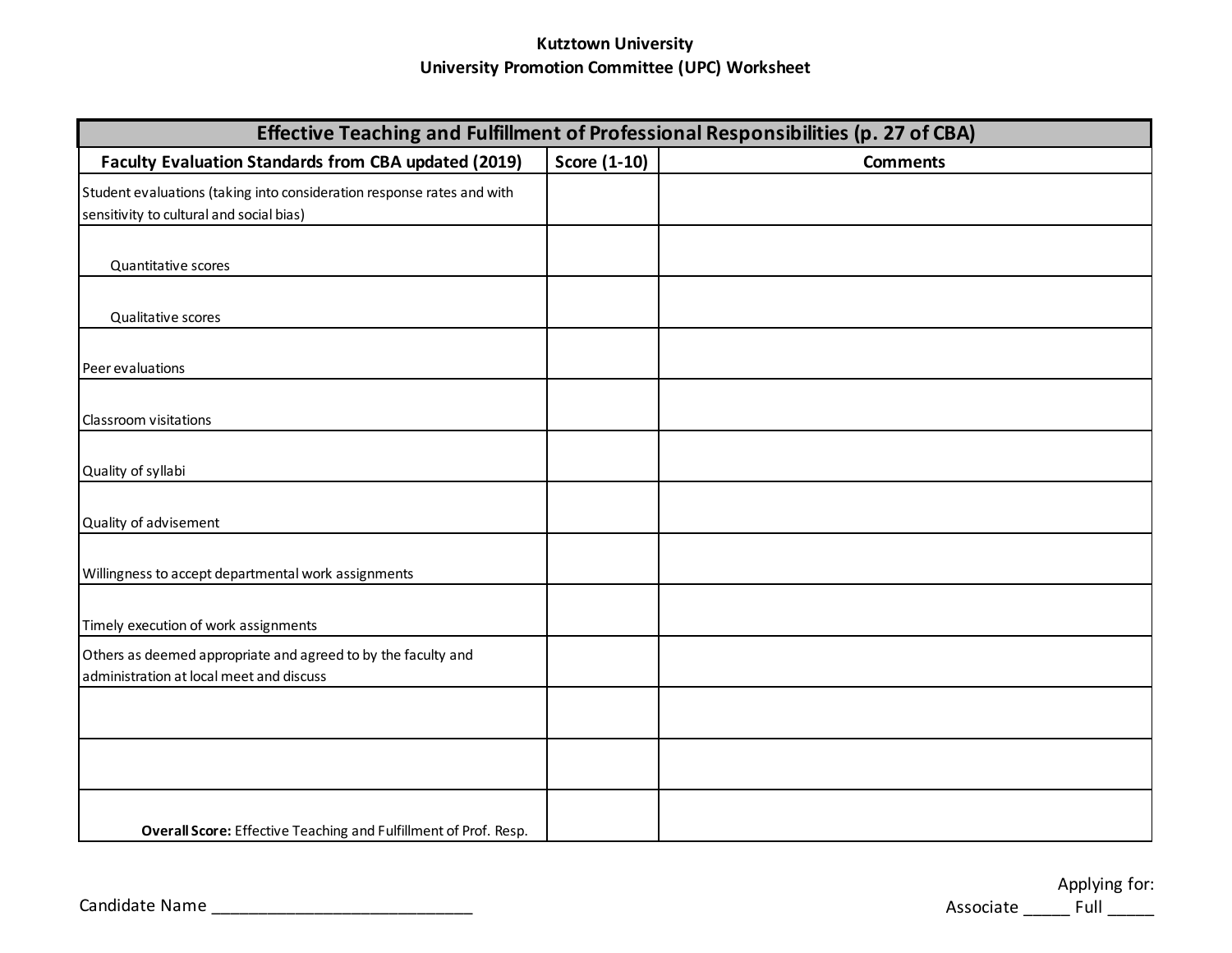| Continuing Scholarly Growth and Professional Development (p. 28 of CBA)                 |              |                 |  |
|-----------------------------------------------------------------------------------------|--------------|-----------------|--|
| <b>Faculty Evaluation Standards from CBA updated (2019)</b>                             | Score (1-10) | <b>Comments</b> |  |
| Development of experimental programs (including distance education)                     |              |                 |  |
| Papers delivered at national and regional meetings of professional societies            |              |                 |  |
| Regional and national awards                                                            |              |                 |  |
| Offices held in professional organizations (if appropriate for this category)           |              |                 |  |
| Individual lectures given                                                               |              |                 |  |
| Participation in panels at regional and national meetings of professional organizations |              |                 |  |
| Grant acquisitions                                                                      |              |                 |  |
| Editorships of Professional Journals                                                    |              |                 |  |
| Participation in juried shows                                                           |              |                 |  |
| Program-related projects                                                                |              |                 |  |
| Quality of musical or theatrical performances                                           |              |                 |  |
| Participation in one-person or invitational shows                                       |              |                 |  |
| Consultantships                                                                         |              |                 |  |
| Research projects and publication record                                                |              |                 |  |
| Additional graduate work                                                                |              |                 |  |
| Contribution to the scholarly growth of one's peers                                     |              |                 |  |
| Performance of accreditation work that leads to professional development                |              |                 |  |
| Innovations in teaching                                                                 |              |                 |  |
| Advising and/or advising initiatives that enhance student success                       |              |                 |  |
| Inter-university/intra-university program development                                   |              |                 |  |
| Obtaining/maintaining professional licensure/certification relevant to one's discipline |              |                 |  |
| Other                                                                                   |              |                 |  |
| <b>Overall Score:</b> Scholarly Growth and Professional Development                     |              |                 |  |